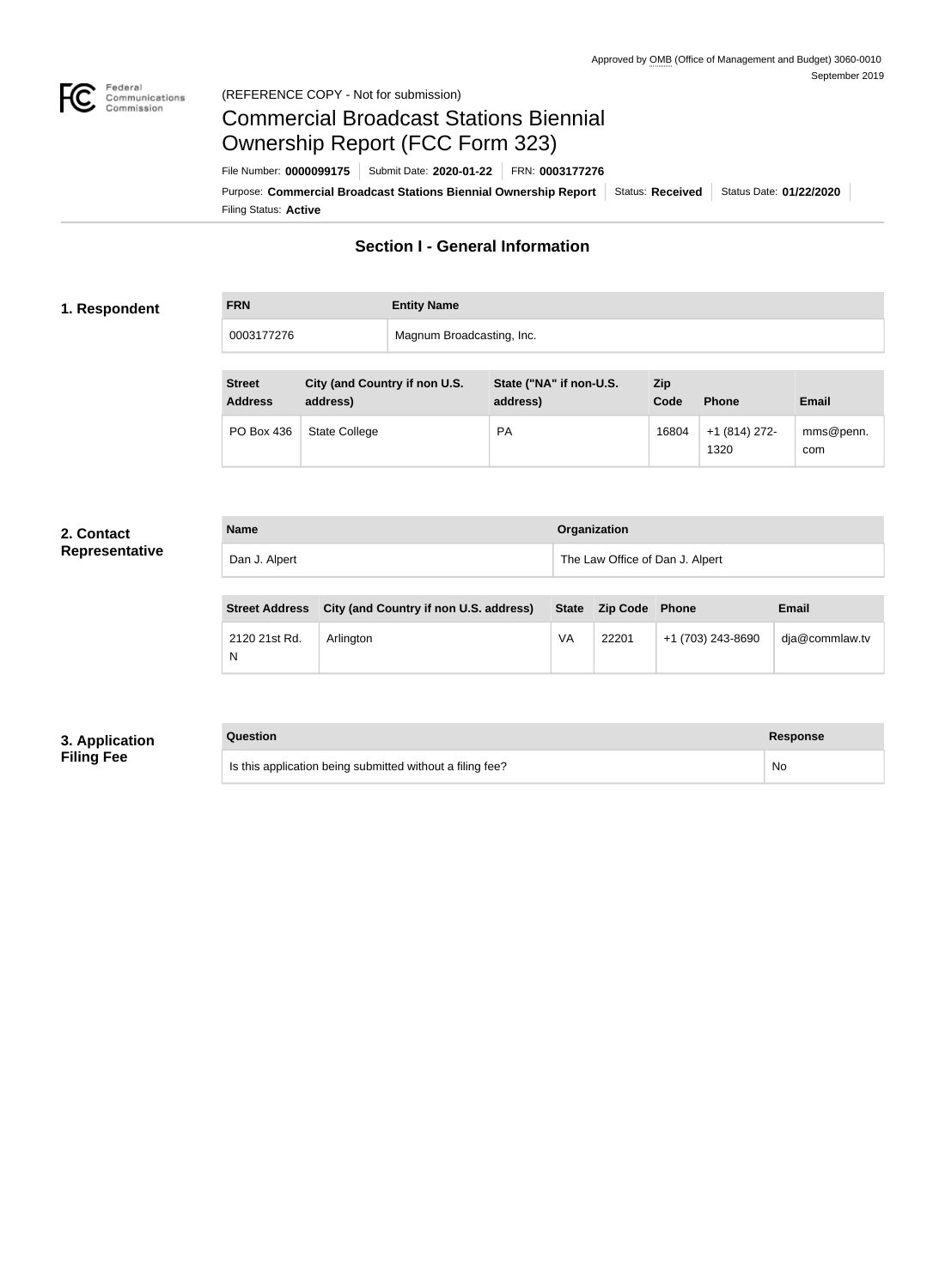| <b>Fees</b> | <b>Application Type</b> | <b>Form Number</b> | <b>Fee Code</b> | Quantity | <b>Fee Amount</b> | <b>Subtotal</b> |
|-------------|-------------------------|--------------------|-----------------|----------|-------------------|-----------------|
|             | Biennial                | Form 323           | <b>MAR</b>      | 6        | 85                | \$420.00        |
|             |                         |                    |                 |          | Total             | \$420.00        |

## **4. Nature of Respondent**

| (a) Provide the following information about the Respondent: |                                         |                        |
|-------------------------------------------------------------|-----------------------------------------|------------------------|
|                                                             | <b>Relationship to stations/permits</b> | Licensee               |
|                                                             | <b>Nature of Respondent</b>             | For-profit corporation |

**(b) Provide the following information about this report:**

| <b>Purpose</b> | Biennial                                                                                                                                                                               |
|----------------|----------------------------------------------------------------------------------------------------------------------------------------------------------------------------------------|
| "As of" date   | 10/01/2019                                                                                                                                                                             |
|                | When filing a biennial ownership report or validating<br>and resubmitting a prior biennial ownership report, this<br>date must be Oct. 1 of the year in which this report is<br>filed. |

### **5. Licensee(s) and Station(s)**

#### **Respondent is filing this report to cover the following Licensee(s) and station(s):**

| Licensee/Permittee Name   | <b>FRN</b> |
|---------------------------|------------|
| Magnum Broadcasting, Inc. | 0003177276 |

| Fac. ID No. | <b>Call Sign</b> | <b>City</b>           | <b>State</b> | <b>Service</b> |
|-------------|------------------|-----------------------|--------------|----------------|
| 17317       | <b>WBLF</b>      | <b>BELLEFONTE</b>     | <b>PA</b>    | AM             |
| 43879       | <b>WPHB</b>      | <b>PHILIPSBURG</b>    | <b>PA</b>    | AM             |
| 43880       | <b>WQCK</b>      | <b>PHILIPSBURG</b>    | <b>PA</b>    | FM             |
| 49266       | <b>WQKK</b>      | <b>RENOVO</b>         | <b>PA</b>    | FM             |
| 76438       | WEEO-FM          | <b>MCCONNELLSBURG</b> | <b>PA</b>    | FM             |
| 190443      | <b>WGAY</b>      | <b>SUGARLOAF KEY</b>  | FL           | FM             |

## **Section II – Biennial Ownership Information**

**1. 47 C.F.R. Section 73.3613 and Other Documents**

Licensee Respondents that hold authorizations for one or more full power television, AM, and/or FM stations should list all contracts and other instruments set forth in 47 C.F.R. Section 73.3613(a) through (c) for the facility or facilities listed on this report. In addition, attributable Local Marketing Agreements (LMAs) and attributable Joint Sales Agreements (JSAs) must be disclosed by the licensee of the brokering station on its ownership report. If the agreement is an attributable LMA, an attributable JSA, or a network affiliation agreement, check the appropriate box. Otherwise, select "Other." Non-Licensee Respondents, as well as Licensee Respondents that only hold authorizations for Class A television and/or low power television stations, should select "Not Applicable" in response to this question.

| Document Information                  |                           |  |
|---------------------------------------|---------------------------|--|
| Description of contract or instrument | Articles of Incorporation |  |
| Parties to contract or instrument     | State of Pennsylvania     |  |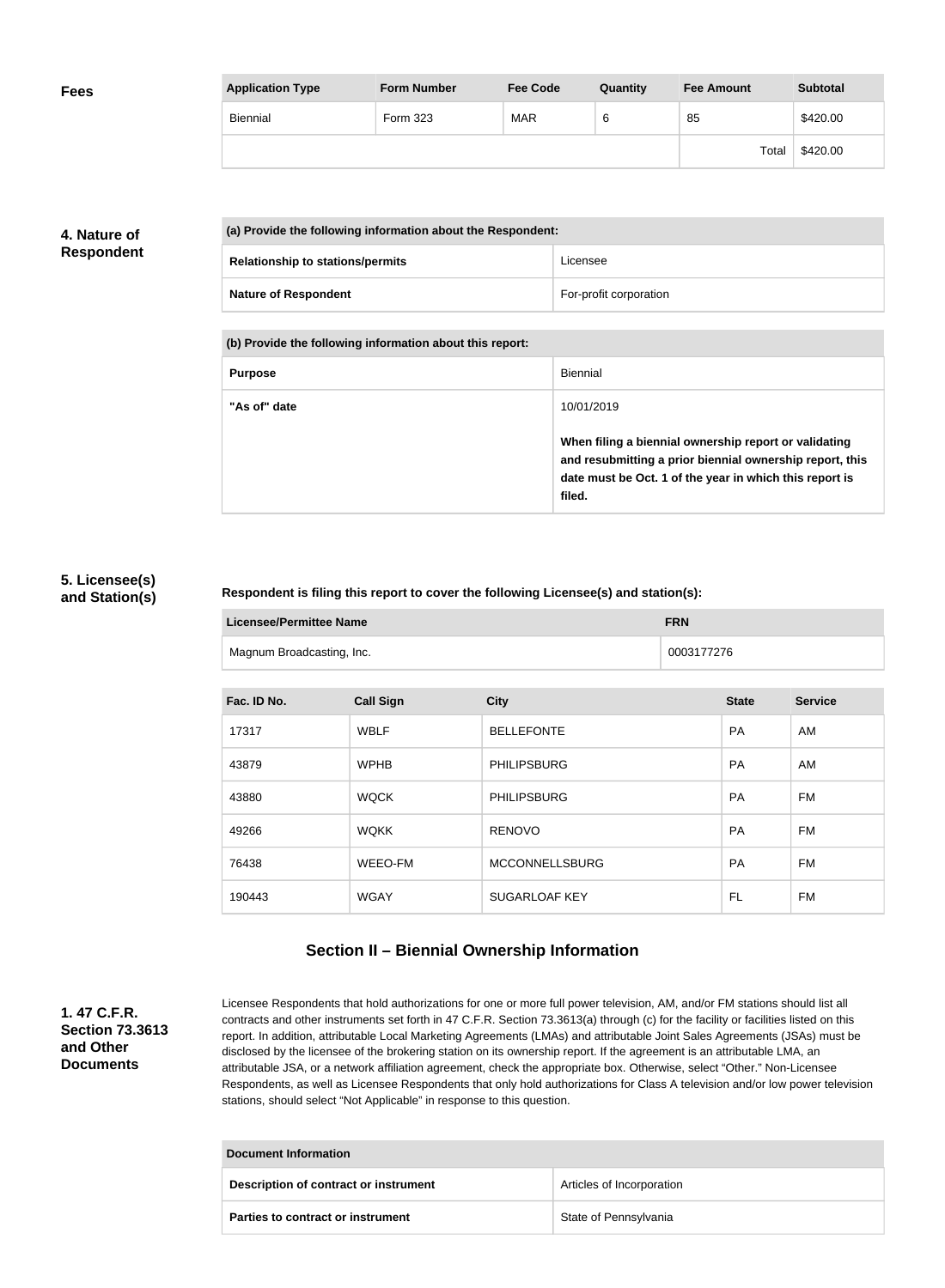| Date of execution                               | 03/1992                                          |
|-------------------------------------------------|--------------------------------------------------|
| Date of expiration                              | No expiration date                               |
| <b>Agreement type</b><br>(check all that apply) | Other<br>Agreement Type: organizational document |

| <b>Document Information</b>                     |                                                  |  |
|-------------------------------------------------|--------------------------------------------------|--|
| Description of contract or instrument           | By-Laws                                          |  |
| Parties to contract or instrument               | shareholders                                     |  |
| Date of execution                               | 02/1992                                          |  |
| Date of expiration                              | No expiration date                               |  |
| <b>Agreement type</b><br>(check all that apply) | Other<br>Agreement Type: organizational document |  |

#### **2. Ownership Interests**

**(a)** Ownership Interests. This Question requires Respondents to enter detailed information about ownership interests by generating a series of subforms. Answer each question on each subform. The first subform listing should be for the Respondent itself. If the Respondent is not a natural person, also list each of the officers, directors, stockholders, non-insulated partners, non-insulated members, and any other persons or entities with a direct attributable interest in the Respondent pursuant to the standards set forth in 47 C.F.R. Section 73.3555. (A "direct" interest is one that is not held through any intervening companies or entities.) List each interest holder with a direct attributable interest in the Respondent separately.

Leave the percentage of total assets (Equity Debt Plus) field blank for an interest holder unless that interest holder has an attributable interest in the Respondent solely on the basis of the Commission's Equity Debt Plus attribution standard, 47 C.F.R. Section 73.3555, Note 2(i).

In the case of vertical or indirect ownership structures, list only those interests in the Respondent that also represent an attributable interest in the Licensee(s) for which the report is being submitted.

Entities that are part of an organizational structure that includes holding companies or other forms of indirect ownership must file separate ownership reports. In such a structure do not report, or file a separate report for, any interest holder that does not have an attributable interest in the Licensee(s) for which the report is being submitted.

Please see the Instructions for further detail concerning interests that must be reported in response to this question.

**Ownership Information**

The Respondent must provide an FCC Registration Number for each interest holder reported in response to this question. Please see the Instructions for detailed information and guidance concerning this requirement.

| Ownership information |                                     |                      |
|-----------------------|-------------------------------------|----------------------|
| <b>FRN</b>            | 0003177276                          |                      |
| <b>Entity Name</b>    | Magnum Broadcasting, Inc.           |                      |
| <b>Address</b>        | PO Box                              | 436                  |
|                       | <b>Street 1</b>                     |                      |
|                       | <b>Street 2</b>                     |                      |
|                       | <b>City</b>                         | State College        |
|                       | State ("NA" if non-U.S.<br>address) | PA                   |
|                       | <b>Zip/Postal Code</b>              | 16804                |
|                       | Country (if non-U.S.<br>address)    | <b>United States</b> |
| <b>Listing Type</b>   | Respondent                          |                      |
|                       | Respondent                          |                      |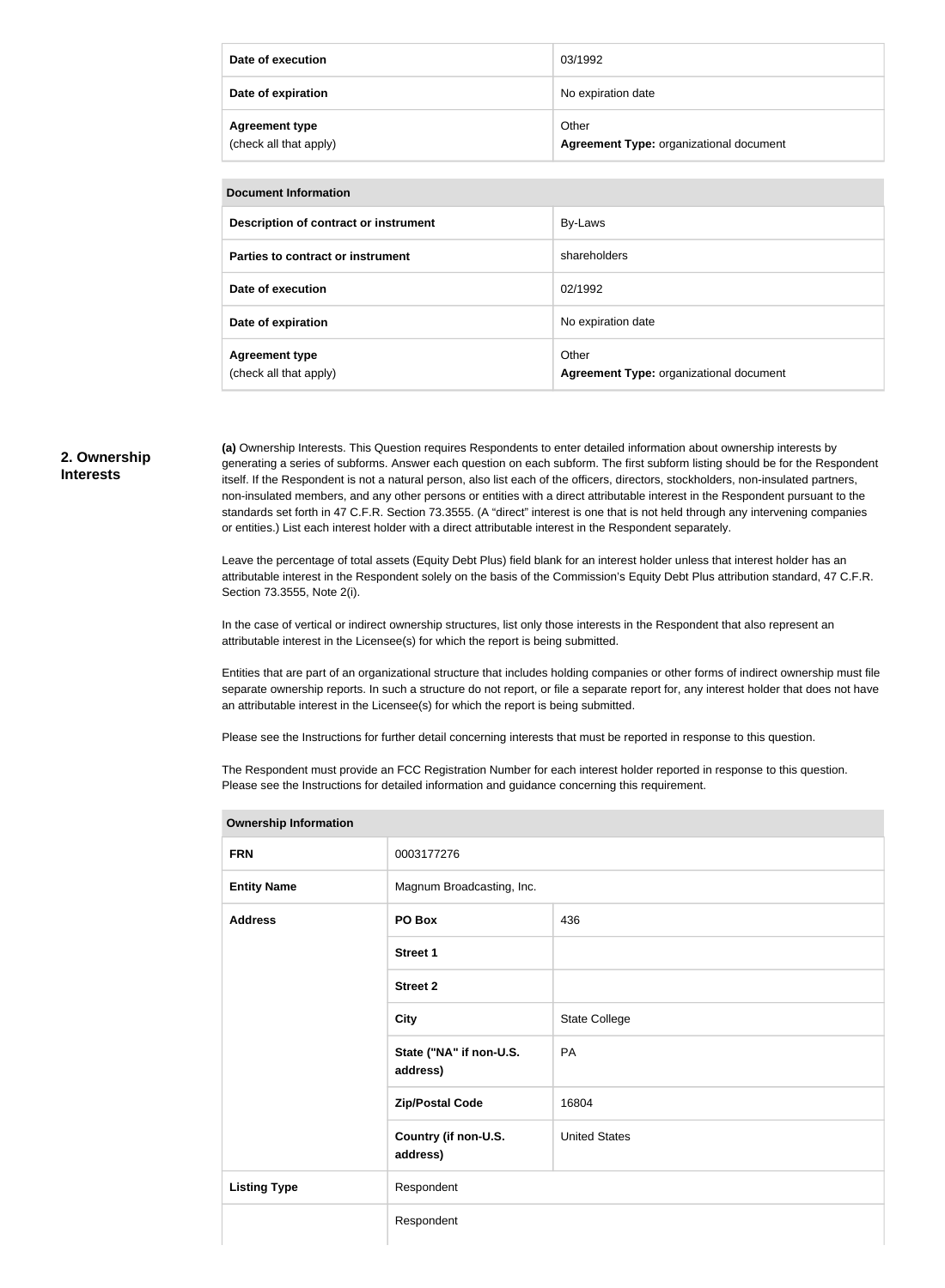| <b>Positional Interests</b><br>(check all that apply)   |                                                                                      |         |                                   |
|---------------------------------------------------------|--------------------------------------------------------------------------------------|---------|-----------------------------------|
| <b>Tribal Nation or Tribal</b><br><b>Entity</b>         | Interest holder is not a Tribal nation or Tribal entity                              |         |                                   |
| <b>Interest Percentages</b><br>(enter percentage values | Voting                                                                               | $0.0\%$ | <b>Jointly Held?</b><br><b>No</b> |
| from 0.0 to 100.0)                                      | <b>Equity</b>                                                                        | $0.0\%$ |                                   |
|                                                         | <b>Total assets (Equity Debt</b><br>Plus)                                            | $0.0\%$ |                                   |
| that do not appear on this report?                      | Does interest holder have an attributable interest in one or more broadcast stations |         | <b>No</b>                         |

## **Ownership Information FRN** 0020022869 **Name** MICHAEL M. STAPLEFORD **Address PO Box Street 1** 235 West Main St. **Street 2 City** Boalsburg **State ("NA" if non-U.S. address)** PA **Zip/Postal Code** 16827 **Country (if non-U.S. address)** United States Listing Type **Conservant Conservant Conservant Conservant Conservant Conservant Conservant Conservant Conservant Positional Interests** (check all that apply) Officer, Director, Stockholder **Citizenship, Gender, Ethnicity, and Race Information (Natural Persons Only) Citizenship** US Gender Male **Ethnicity** Not Hispanic or Latino **Race** White **Interest Percentages** (enter percentage values from 0.0 to 100.0) **Voting** 100.0% **Jointly Held?** No **Equity** 100.0% **Total assets (Equity Debt Plus)** 0.0% **Does interest holder have an attributable interest in one or more broadcast stations**  No

| (b) Respondent certifies that any interests, including equity, financial, or voting | Yes |
|-------------------------------------------------------------------------------------|-----|
| interests, not reported in this filing are non-attributable.                        |     |
| If "No," submit as an exhibit an explanation.                                       |     |

**that do not appear on this report?**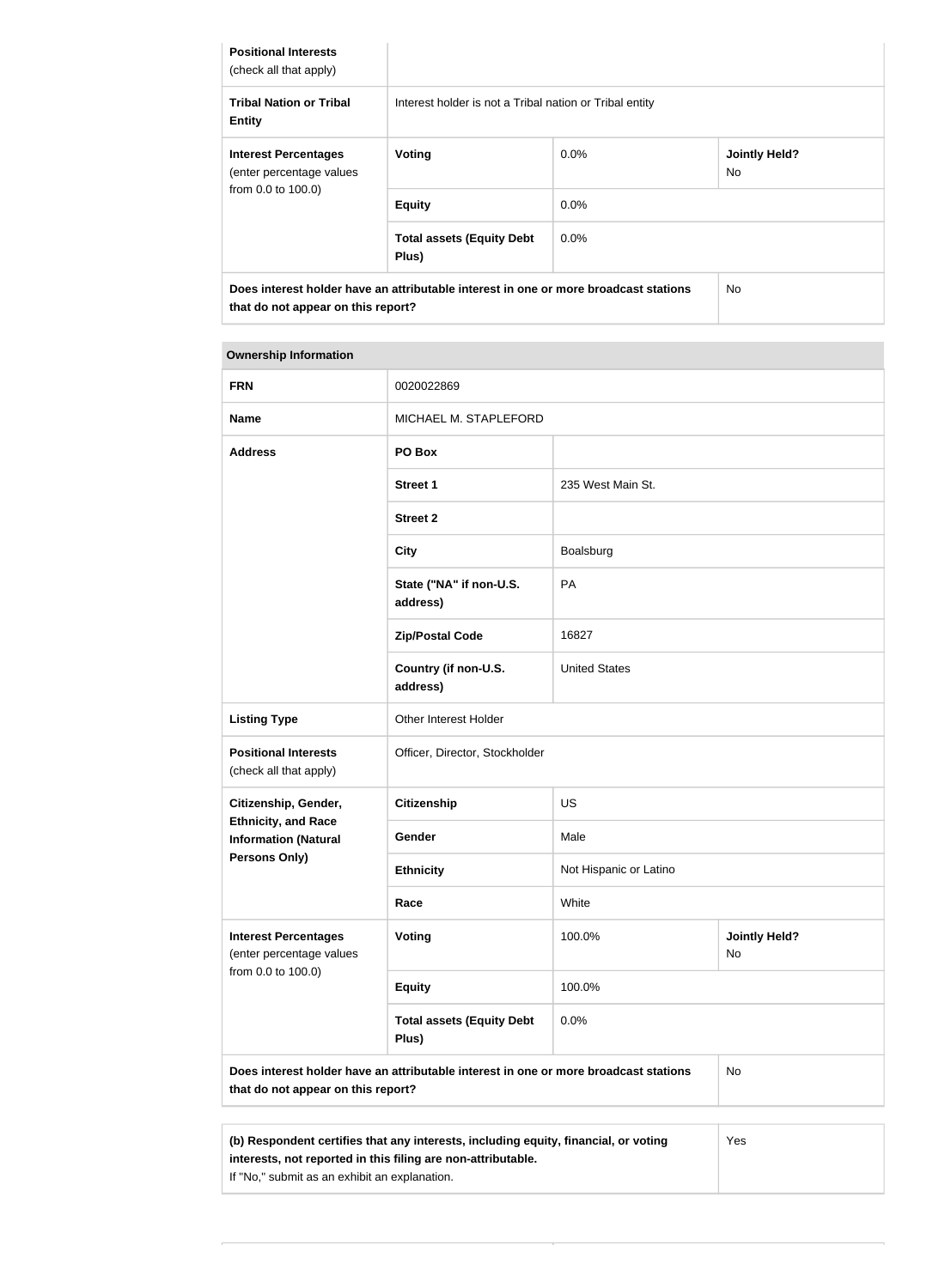**(c) Does the Respondent or any reported interest holder hold an attributable interest in any newspaper entities in the same market as any station for which this report is filed, as defined in 47 C.F.R. Section 73.3555?** If "Yes," provide information describing the interest(s), using EITHER the subform OR the spreadsheet option below. Respondents with a large number (50 or more) of entries to submit should use the spreadsheet option. NOTE: Spreadsheets must be submitted in a special XML Spreadsheet format with the appropriate structure that is specified in the documentation. For instructions on how to use the spreadsheet option to complete this question (including templates to start with), please Click Here. If using the subform, leave the percentage of total assets (Equity Debt Plus) field blank for an interest holder unless that interest holder has an attributable interest in the newspaper entity solely on the basis of the Commission's Equity Debt Plus attribution standard, 47 C.F.R. Section 73.3555, Note 2(i). If using an XML Spreadsheet, enter "NA" into the percentage of total assets (Equity Debt Plus) field for an interest holder unless that interest holder has an attributable interest in the newspaper entity solely on the basis of the Commission's Equity Debt Plus attribution standard. The Respondent must provide an FCC Registration Number for each interest holder reported in response to this question. Please see the Instructions for detailed information and guidance concerning this requirement. No

**(d) Are any of the individuals listed as an attributable interest holder in the Respondent married to each other or related to each other as parentchild or as siblings?** No

If "Yes," provide the following information for each such the relationship.

| (e) Is Respondent seeking an attribution exemption for any officer or director with<br>duties wholly unrelated to the Licensee(s)?                                                                                             | <b>No</b> |
|--------------------------------------------------------------------------------------------------------------------------------------------------------------------------------------------------------------------------------|-----------|
| If "Yes," complete the information in the required fields and submit an Exhibit fully describing<br>that individual's duties and responsibilities, and explaining why that individual should not be<br>attributed an interest. |           |

**3. Organizational Chart (Licensees Only)**

Attach a flowchart or similar document showing the Licensee's vertical ownership structure including the Licensee and all entities that have attributable interests in the Licensee. Licensees with a single parent entity may provide a brief explanatory textual Exhibit in lieu of a flowchart or similar document. Licensees without parent entities should so indicate in a textual Exhibit.

**Non-Licensee Respondents should select "N/A" in response to this question.**

no vertical ownership

## **Section III - Certification**

| <b>Certification</b> | <b>Section</b>                  | Question | <b>Response</b> |
|----------------------|---------------------------------|----------|-----------------|
|                      | <b>Authorized Party to Sign</b> |          |                 |